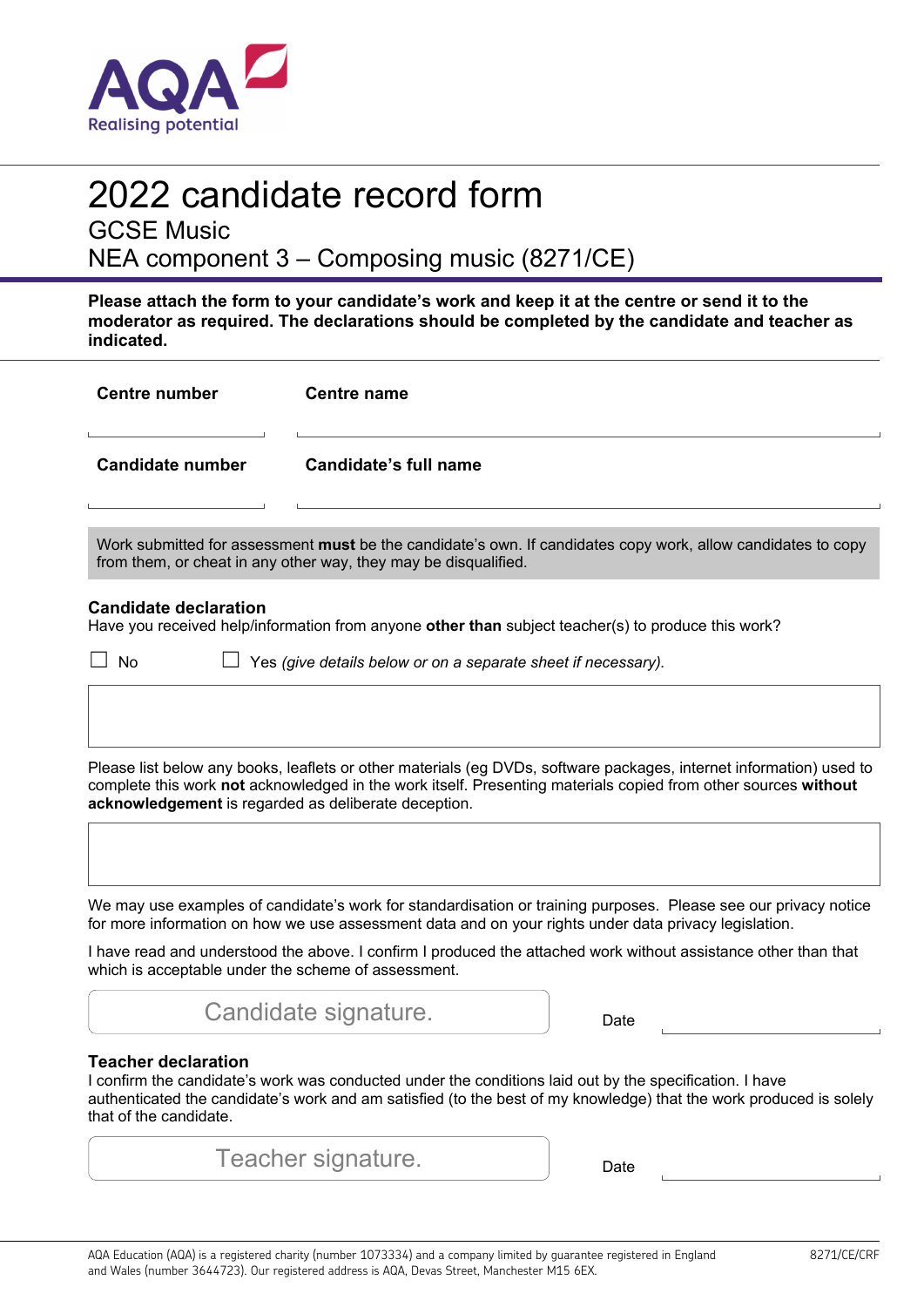Ĺ

### **To be completed by the candidate**

 $\mathbf{r}$ 

 $\overline{L}$ 

You must compose one piece with a duration of at least two minutes – either to a brief, or freely composed.

# **Either - Composition to a brief**

| <b>Title</b>                                                                                                                                                                                                |                     |        |                   |   |        |          |              |  |  |
|-------------------------------------------------------------------------------------------------------------------------------------------------------------------------------------------------------------|---------------------|--------|-------------------|---|--------|----------|--------------|--|--|
| Brief number (select one)                                                                                                                                                                                   | 1                   |        | $\overline{2}$    | 3 |        |          | 4            |  |  |
| CD track number/name:                                                                                                                                                                                       |                     |        |                   |   |        |          |              |  |  |
|                                                                                                                                                                                                             |                     | List 1 |                   |   | List 2 |          |              |  |  |
| Musical elements chosen<br>(select at least two from each list)                                                                                                                                             |                     |        | Rhythm<br>Harmony |   |        |          |              |  |  |
|                                                                                                                                                                                                             |                     |        | Metre             |   |        | Tonality |              |  |  |
|                                                                                                                                                                                                             |                     |        | <b>Texture</b>    |   |        | Timbre   |              |  |  |
|                                                                                                                                                                                                             |                     |        | Melody            |   |        |          | Dynamics     |  |  |
|                                                                                                                                                                                                             |                     |        | <b>Structure</b>  |   |        |          | Phrasing     |  |  |
|                                                                                                                                                                                                             |                     |        | Form              |   |        |          | Articulation |  |  |
| Candidates must submit a programme note of approximately 150 word plus one or more additional evidence types.<br>Please indicate in the appropriate boxes below which types of evidence you are submitting. |                     |        |                   |   |        |          |              |  |  |
| Programme note<br>⊠<br>Staff notated score<br>(mandatory)                                                                                                                                                   |                     |        | Lead sheet        |   |        |          | Aural guide  |  |  |
|                                                                                                                                                                                                             |                     |        |                   |   |        |          |              |  |  |
| Or - Free composition                                                                                                                                                                                       |                     |        |                   |   |        |          |              |  |  |
| <b>Title</b>                                                                                                                                                                                                |                     |        |                   |   |        |          |              |  |  |
| Suggested audience/occasion                                                                                                                                                                                 |                     |        |                   |   |        |          |              |  |  |
| CD track number/name:                                                                                                                                                                                       |                     |        |                   |   |        |          |              |  |  |
|                                                                                                                                                                                                             |                     | List 1 |                   |   | List 2 |          |              |  |  |
| Musical elements chosen                                                                                                                                                                                     |                     |        | Rhythm            |   |        |          | Harmony      |  |  |
| (select at least two from each list)                                                                                                                                                                        |                     |        | Metre             |   |        | Tonality |              |  |  |
|                                                                                                                                                                                                             |                     |        | <b>Texture</b>    |   |        | Timbre   |              |  |  |
|                                                                                                                                                                                                             |                     |        | Melody            |   |        |          | Dynamics     |  |  |
|                                                                                                                                                                                                             |                     |        | Structure         |   |        |          | Phrasing     |  |  |
|                                                                                                                                                                                                             |                     |        | Form              |   |        |          | Articulation |  |  |
| Candidates must submit a programme note of approximately 150 word plus one or more additional evidence types.<br>Please indicate in the appropriate boxes below which types of evidence you are submitting. |                     |        |                   |   |        |          |              |  |  |
| Programme note<br>$\boxtimes$<br>(mandatory)                                                                                                                                                                | Staff notated score |        | Lead sheet        |   |        |          | Aural guide  |  |  |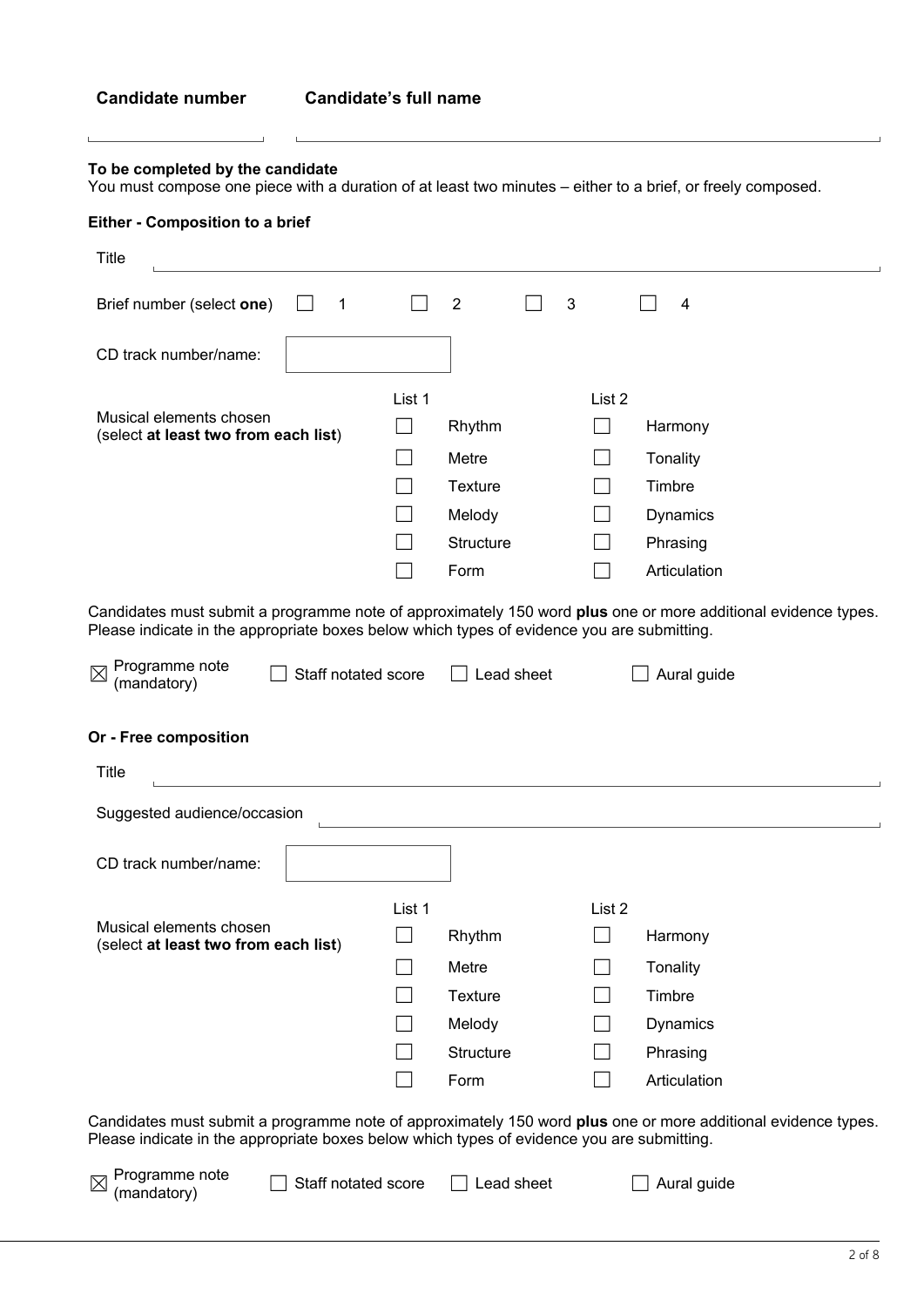### **Candidate number Candidate's full name**

**To be completed by the candidate** 

**Composition to a brief (if applicable)** 

**Description of the composing and recording processes** 

Details of help given by other musicians/teachers in the composing process

 Did you perform any parts in the performance/recording of your composition?  $\Box$  No  $\Box$  Yes; please list which part(s) you performed below

 are there any parts in the performance/recording of your composition that were performed by other musicians

☐ No ☐ Yes; please explain clearly which parts were performed by other musicians below

 If your score is not in staff notation or detailed tab and other musicians have played/sung on your recording, explain how you communicated to them what you wanted them to perform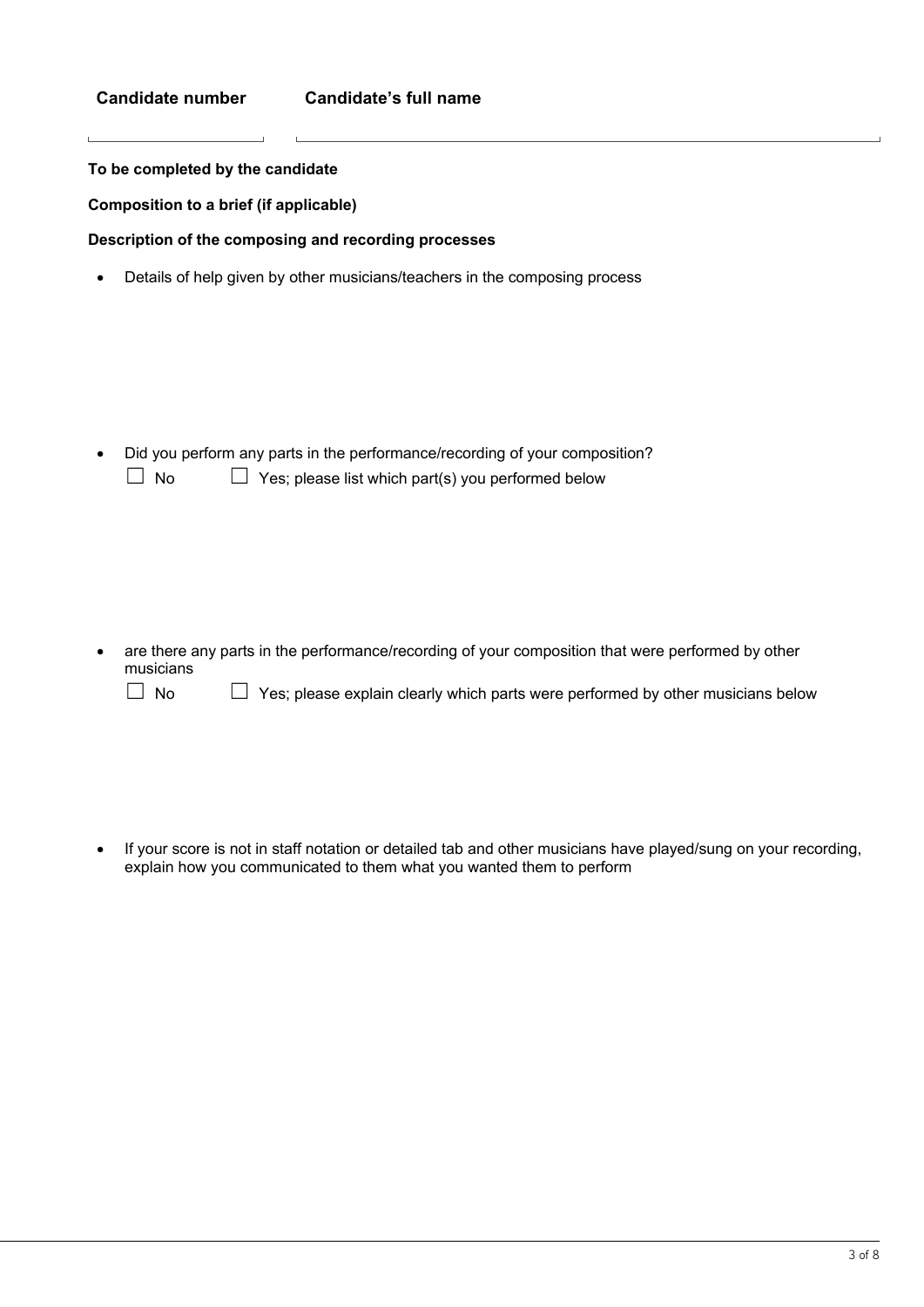L

# **To be completed by the candidate**

**Composition to a brief programme note** (approximately 150 words)(if applicable)

Provide a programme note that identifies:

 $\sim$  1.

 $\overline{a}$ 

- the compositional intention, including the intended audience/occasion
- the types of musical element selected
- details of the software and hardware used in the compositional process.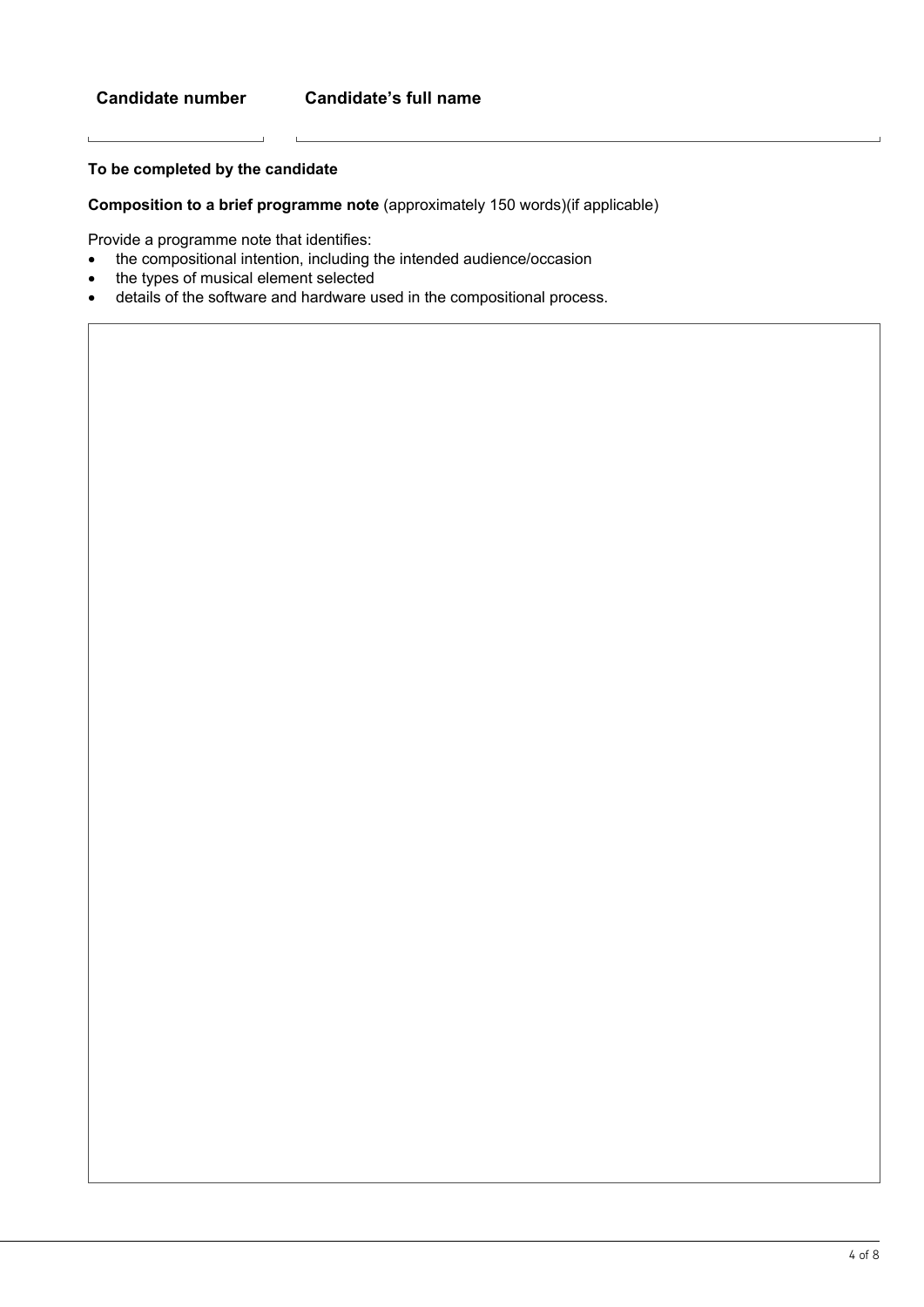**To be completed by the candidate** 

**Free composition (if applicable)** 

**Description of the composing and recording processes** 

Details of help given by other musicians/teachers in the composing process

 Did you perform any parts in the performance/recording of your composition?  $\Box$  No  $\Box$  Yes; please list which part(s) you performed below

 are there any parts in the performance/recording of your composition that were performed by other musicians

☐ No ☐ Yes; please explain clearly which parts were performed by other musicians below

 If your score is not in staff notation or detailed tab and other musicians have played/sung on your recording, explain how you communicated to them what you wanted them to perform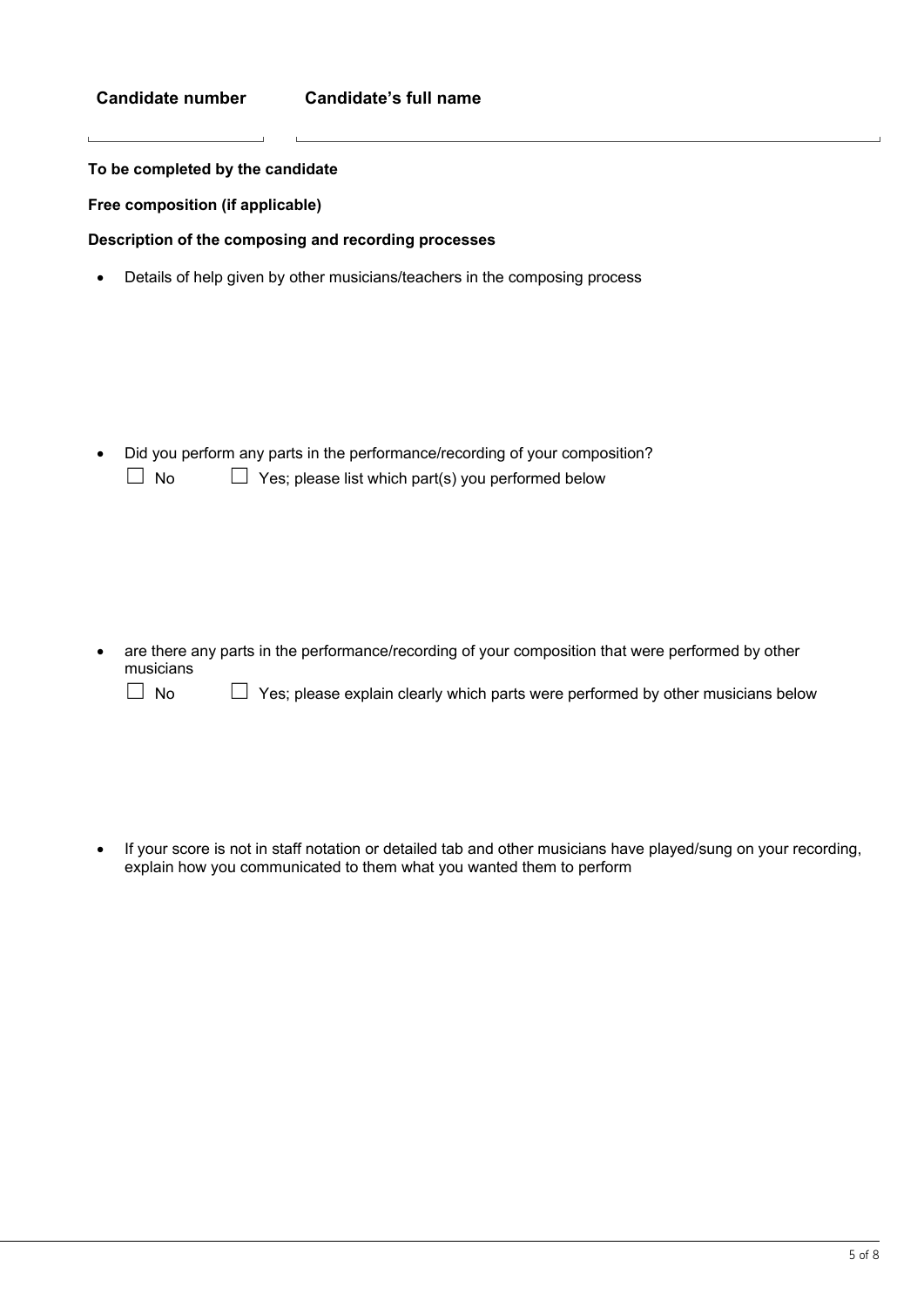L

# **To be completed by the candidate**

**Free composition programme note** (approximately 150 words)(if applicable)

Provide a programme note that identifies:

 $\sim$  1.

 $\overline{a}$ 

- the compositional intention, including the intended audience/occasion
- the types of musical element selected
- details of the software and hardware used in the compositional process.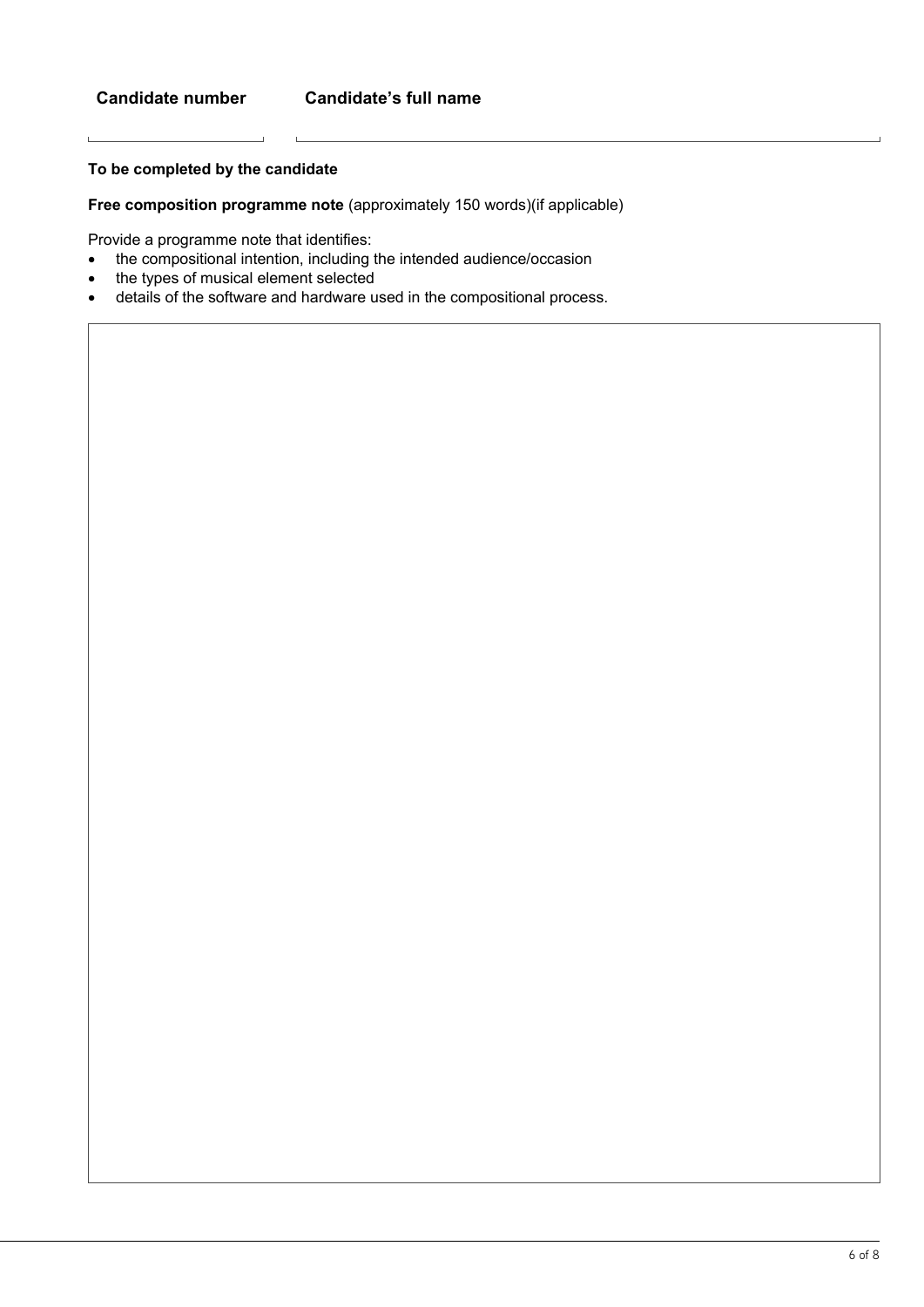### **To be completed by the teacher**

Marks must be awarded in accordance with the instructions and criteria in the specification.

### **Composition to a brief (if applicable)**

A description of the help given in the selection of initial ideas for the composition

A description of the amount and nature of help and advice given during the process of composition

Details of help and assistance given in the presentation of the completed evidence type

Details of help and assistance given in the final recording of the composition

 Any background information which helps to justify your marks and which will facilitate moderation. Please refer to the assessment criteria wherever possible

| Mark awarded for rhythm, metre, texture,<br>melody, structure, form (max 18)             |  |                                       |
|------------------------------------------------------------------------------------------|--|---------------------------------------|
| Mark awarded for harmony, tonality, timbre,<br>dynamics, phrasing, articulation (max 18) |  | <b>Total overall mark</b><br>(max 36) |

**(max 36)**